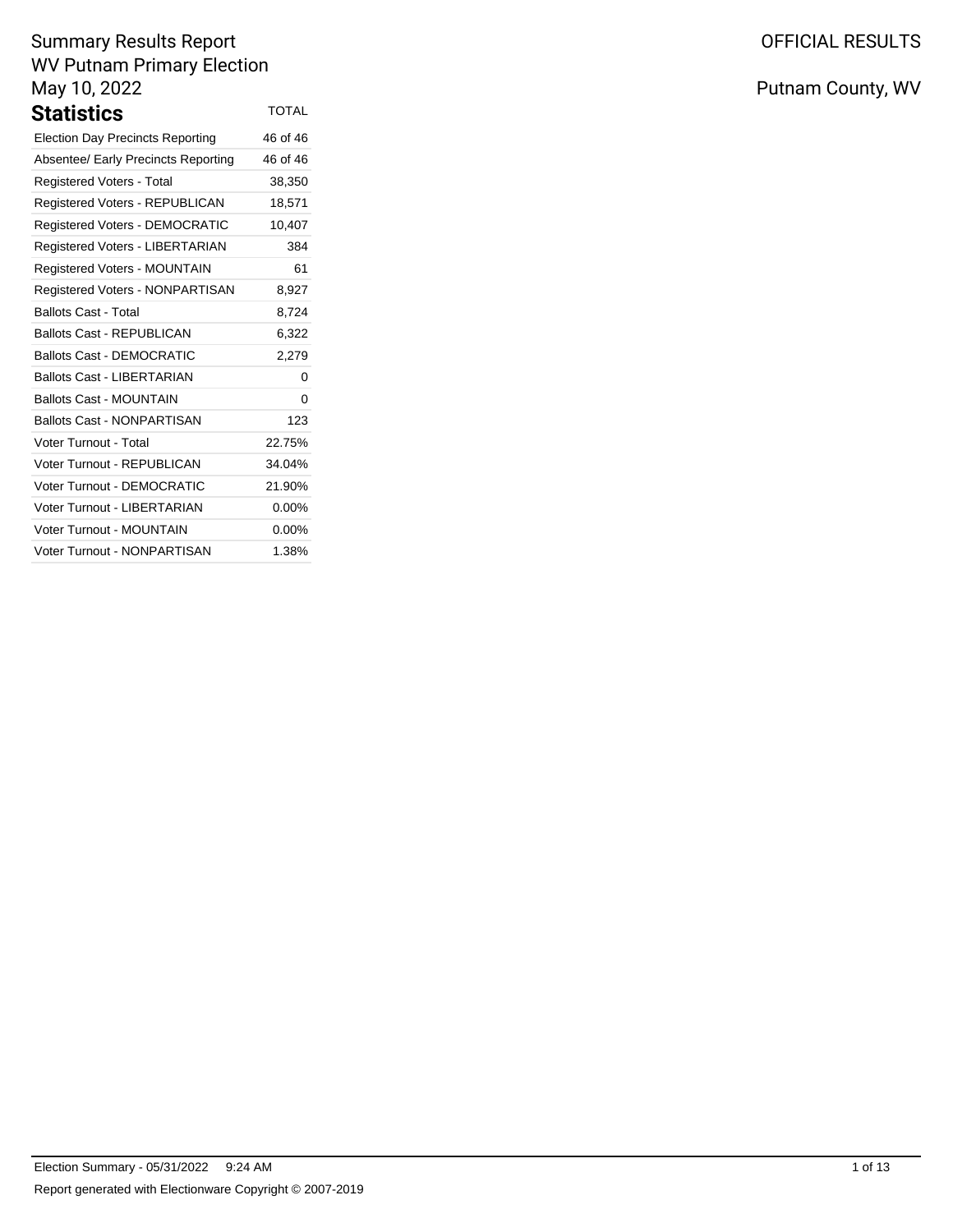#### **REP FOR U.S. HOUSE OF REPRESENTATIVES 1ST DIST** Vote For 1

| <b>ZANE LAWHORN</b>        | TOTAL<br>199 |
|----------------------------|--------------|
| <b>KENT STEVENS</b>        | 1,032        |
| <b>JAMES EDWIN HOUSER</b>  | 159          |
| <b>SCOTT FULLER</b>        | 896          |
| <b>CAROL MILLER</b>        | 3,557        |
| <b>Total Votes Cast</b>    | 5,843        |
| <b>Contest Totals</b>      | 6,322        |
| <b>Precincts Reporting</b> | 46 of 46     |

#### **REP FOR STATE SENATOR 4TH DISTRICT** Vote For 1

|                            | TOTAL    |
|----------------------------|----------|
| ERIC J. TARR               | 3,374    |
| <b>Total Votes Cast</b>    | 3,374    |
| <b>Contest Totals</b>      | 4,691    |
| <b>Precincts Reporting</b> | 29 of 29 |

### **REP FOR MEMBER OF HOUSE OF DELEGATES 18TH DISTRICT**

| Vote For 1 |  |  |
|------------|--|--|
|------------|--|--|

|                            | TOTAL  |  |  |  |
|----------------------------|--------|--|--|--|
| JIM BUTLER                 | 79     |  |  |  |
| JOHNNIE WAMSLEY            | 39     |  |  |  |
| Total Votes Cast           | 118    |  |  |  |
| <b>Contest Totals</b>      | 123    |  |  |  |
| <b>Precincts Reporting</b> | 1 of 1 |  |  |  |

# **REP FOR MEMBER OF HOUSE OF DELEGATES 19TH DISTRICT**

Vote For 1

|                            | TOTAL    |
|----------------------------|----------|
| <b>JESSE LOVEJOY</b>       | 518      |
| KATHIE HESS CROUSE         | 816      |
| NICK WITHROW               | 507      |
| Total Votes Cast           | 1,841    |
| <b>Contest Totals</b>      | 1,932    |
| <b>Precincts Reporting</b> | 19 of 19 |
|                            |          |

# **REP FOR MEMBER OF HOUSE OF DELEGATES 20TH DISTRICT**

Vote For 1

|  | ER OF HOUSE OF DELEGATES 20TH DISTF |  |  |  |  |  |
|--|-------------------------------------|--|--|--|--|--|
|  |                                     |  |  |  |  |  |

|                            | <b>TOTAL</b> |
|----------------------------|--------------|
| JACOB LOSH                 | 1,073        |
| GEOFF FOSTER               | 1,190        |
| Total Votes Cast           | 2,263        |
| <b>Contest Totals</b>      | 2,399        |
| <b>Precincts Reporting</b> | 12 of 12     |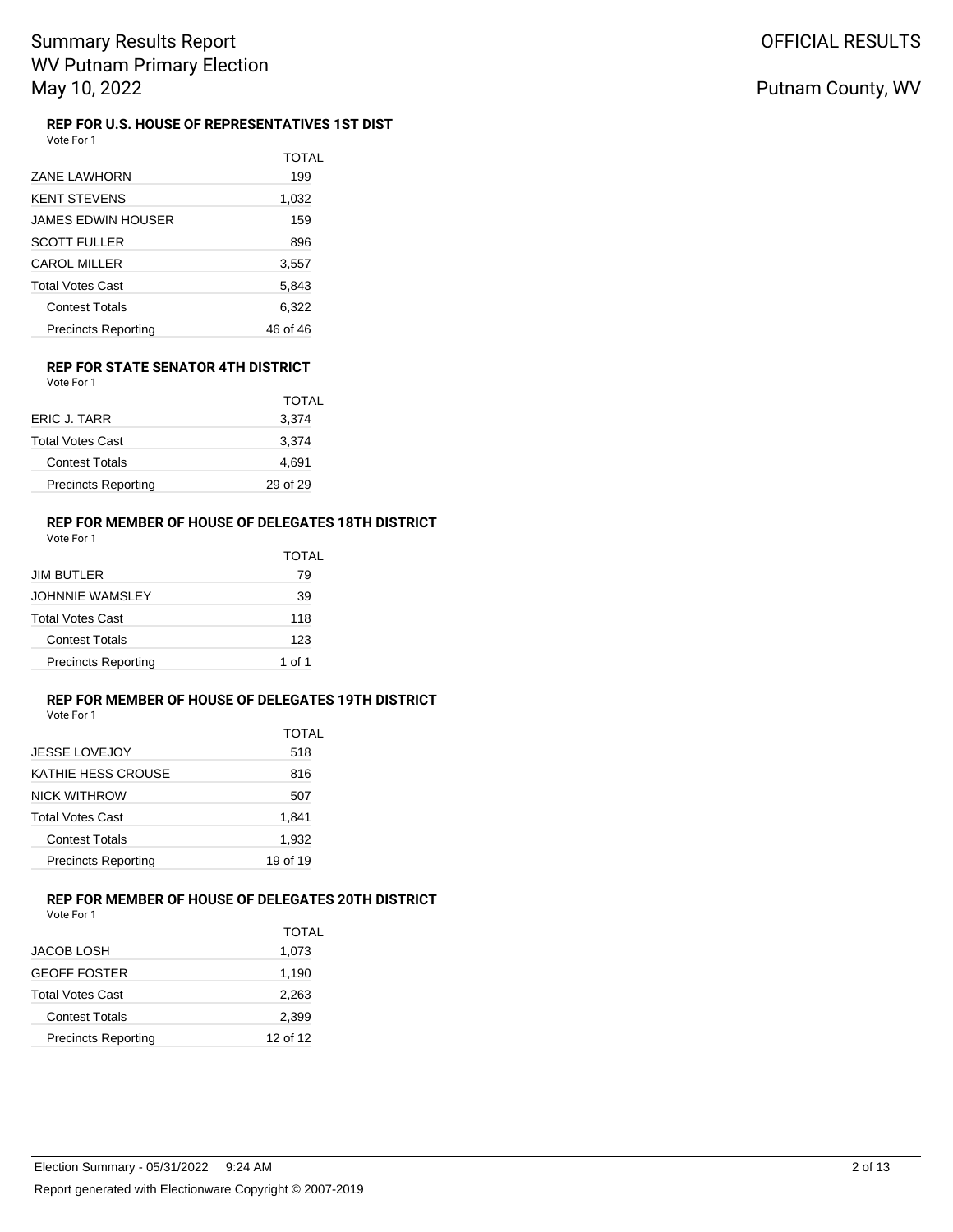#### **REP FOR MEMBER OF HOUSE OF DELEGATES 21ST DISTRICT** Vote For 1

|                            | TOTAL    |
|----------------------------|----------|
| BRENDEN D. LONG            | 316      |
| MICHAEL KIDD               | 555      |
| <b>JARRED CANNON</b>       | 807      |
| <b>Total Votes Cast</b>    | 1,678    |
| <b>Contest Totals</b>      | 1,868    |
| <b>Precincts Reporting</b> | 14 of 14 |

#### **REP FOR STATE EXECUTIVE COMMITTEE FEMALE 4TH DISTRICT**

| Vote For 2 |  |
|------------|--|
|------------|--|

|                            | TOTAL    |
|----------------------------|----------|
| JENNIFFR MILLER-KAVE       | 322      |
| <b>SHIRLEY SEARLS</b>      | 1,594    |
| I INDA HARTI ING           | 1,292    |
| NATASHA J. LEMLEY          | 149      |
| CINDY FARI FY              | 1,775    |
| ANNA MARIA BUTLER          | 263      |
| <b>B. JILL TURNER</b>      | 1,435    |
| Write-In Totals            | 14       |
| <b>Total Votes Cast</b>    | 6,844    |
| <b>Contest Totals</b>      | 9,382    |
| <b>Precincts Reporting</b> | 29 of 29 |

### **REP FOR STATE EXECUTIVE COMMITTEE MALE 4TH DISTRICT**

|                            | <b>TOTAL</b> |
|----------------------------|--------------|
| <b>JACOB G. HILL</b>       | 121          |
| <b>JIM BUTLER</b>          | 356          |
| <b>ASHBY KAVE</b>          | 180          |
| <b>CALEB A. TURNER</b>     | 977          |
| <b>STEVE CONNOLLY</b>      | 1,224        |
| RONALD STONE               | 920          |
| JOHNNIE WAMSLEY II         | 151          |
| JARRED CANNON              | 904          |
| ERIC J. TARR               | 1,874        |
| <b>PAUL HARTLING</b>       | 493          |
| <b>DANIEL LINVILLE</b>     | 221          |
| Write-In Totals            | 12           |
| <b>Total Votes Cast</b>    | 7,433        |
| <b>Contest Totals</b>      | 9,382        |
| <b>Precincts Reporting</b> | 29 of 29     |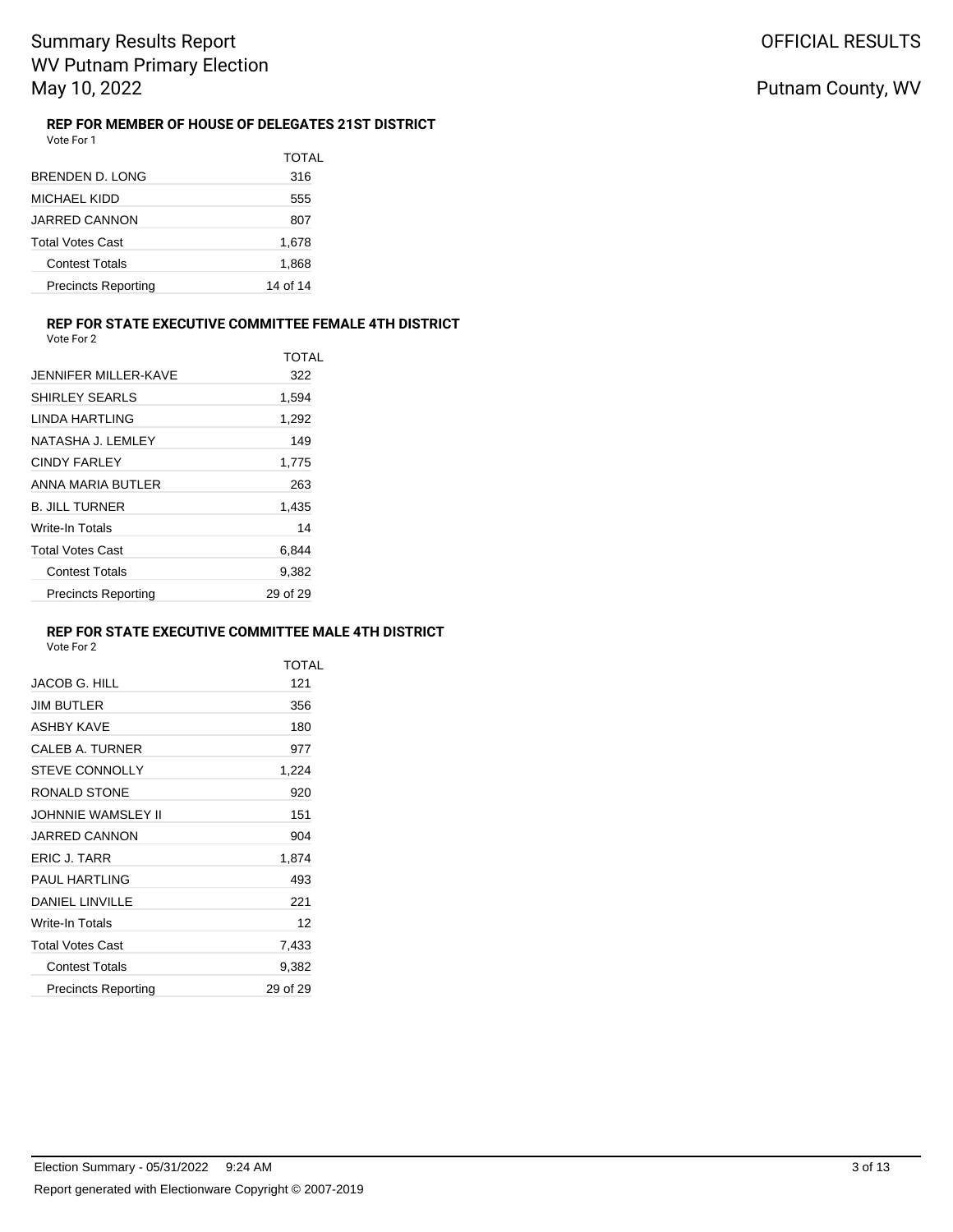Putnam County, WV

#### **REP FOR STATE EXECUTIVE COMMITTEE FEMALE 8TH DISTRICT** Vote For 2

|                               | TOTAL    |
|-------------------------------|----------|
| <b>KRISTINA "KRIS" RAYNES</b> | 1,342    |
| DIANNA GRAVES                 | 603      |
| Write-In Totals               | 2        |
| <b>Total Votes Cast</b>       | 1,947    |
| <b>Contest Totals</b>         | 3,262    |
| <b>Precincts Reporting</b>    | 17 of 17 |

### **REP FOR STATE EXECUTIVE COMMITTEE MALE 8TH DISTRICT**

Vote For 2

|                            | TOTAL    |
|----------------------------|----------|
| <b>RILFY KEATON</b>        | 142      |
| JON H. CASTO               | 260      |
| JOSHUA KURT HIGGINBOTHAM   | 313      |
| <b>JESSE LOVEJOY</b>       | 946      |
| RYAN I FMMON               | 104      |
| ANDY SHAMBLIN              | 539      |
| Write-In Totals            | 3        |
| <b>Total Votes Cast</b>    | 2,307    |
| <b>Contest Totals</b>      | 3,262    |
| <b>Precincts Reporting</b> | 17 of 17 |

#### **REP FOR CIRCUIT CLERK**

Vote For 1

|                            | <b>TOTAL</b> |
|----------------------------|--------------|
| STEPHANIE M. SMITH         | 2,127        |
| MICHAEL THOMPSON           | 1,118        |
| DONALD LEE UNDERWOOD       | 1,480        |
| MIKE REYNOLDS              | 885          |
| <b>Total Votes Cast</b>    | 5,610        |
| <b>Contest Totals</b>      | 6,322        |
| <b>Precincts Reporting</b> | 46 of 46     |

## **REP FOR COUNTY COMMISSIONER**

Vote For 1

| RONALD REAGAN FOSTER       | TOTAL<br>1,771 |
|----------------------------|----------------|
| FDWARD L. ABSTEN           | 323            |
| STEVE DEWEESE              | 2,369          |
| TODD DILLON                | 1,706          |
| <b>Total Votes Cast</b>    | 6.169          |
| Contest Totals             | 6,322          |
| <b>Precincts Reporting</b> | 46 of 46       |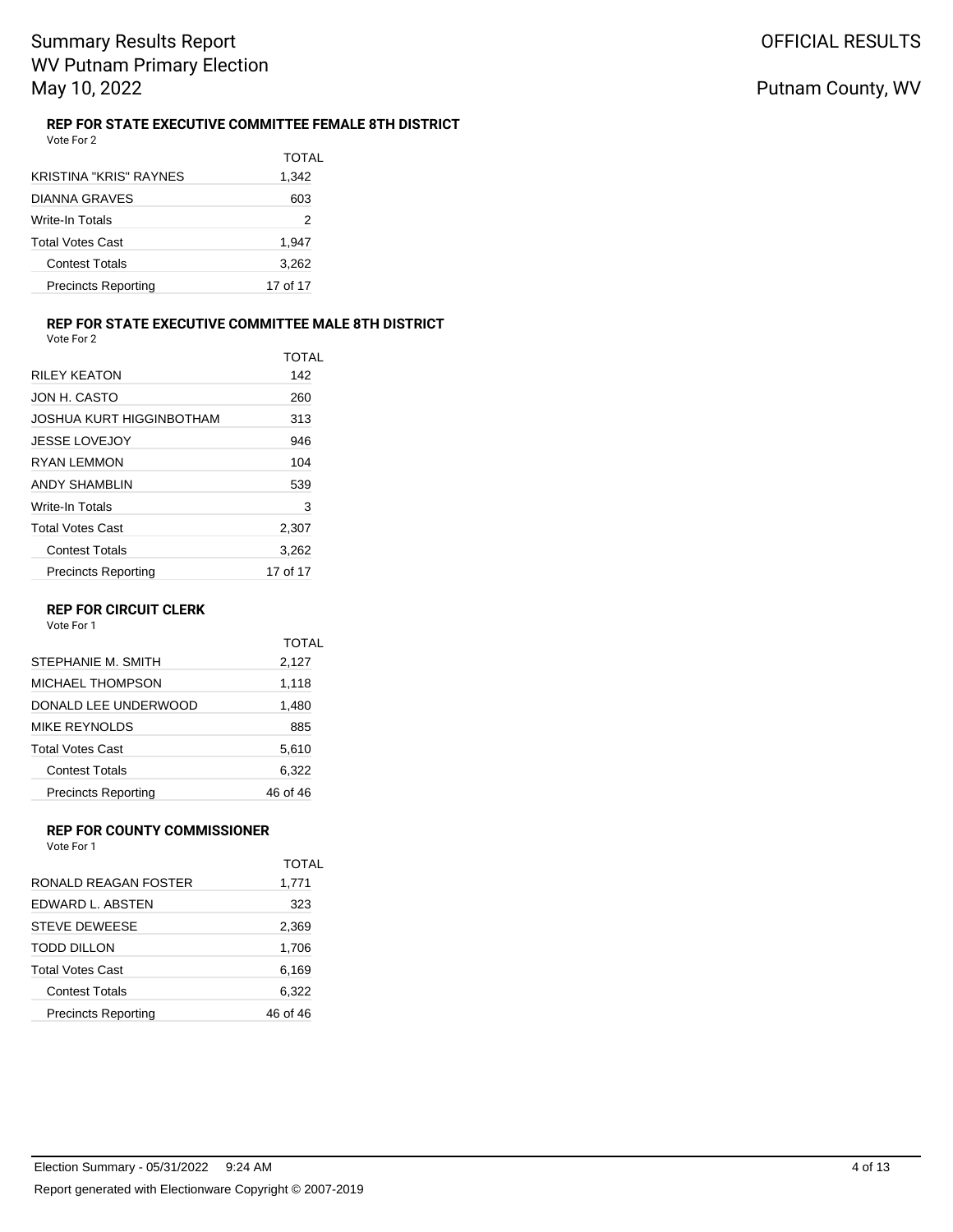# Putnam County, WV

# **REP FOR COUNTY CLERK**<br>Vote For 1

|  | Vote For 1 |  |
|--|------------|--|
|  |            |  |

|                            | TOTAL    |
|----------------------------|----------|
| BRIAN WOOD                 | 5,224    |
| Total Votes Cast           | 5,224    |
| <b>Contest Totals</b>      | 6,322    |
| <b>Precincts Reporting</b> | 46 of 46 |

#### **REP FOR CONGRESSIONAL DISTRICT EXECUTIVE COMMITTEE DIST 1 FEMALE**

Vote For 1

| <b>TOTAL</b><br>4,919 |
|-----------------------|
| 16                    |
| 4,935                 |
| 6,322                 |
| 46 of 46              |
|                       |

### **REP FOR CONGRESSIONAL DISTRICT EXECUTIVE COMMITTEE DIST 1 MALE**

Vote For 1

|                            | TOTAL    |
|----------------------------|----------|
| BRIAN WOOD                 | 5,367    |
| Write-In Totals            | 12       |
| Total Votes Cast           | 5,379    |
| <b>Contest Totals</b>      | 6,322    |
| <b>Precincts Reporting</b> | 46 of 46 |
|                            |          |

### **REP REP FOR SENATORIAL EXECUTIVE COMMITTEE FEMALE 4TH DISTRICT**

Vote For 1

| <b>TOTAL</b> |
|--------------|
| 3,455        |
| 8            |
| 3,463        |
| 4,691        |
| 29 of 29     |
|              |

### **REP REP FOR SENATORIAL EXECUTIVE COMMITTEE MALE 4TH DISTRICT**

Vote For 1

|                            | TOTAL    |
|----------------------------|----------|
| BRIAN WOOD                 | 3,896    |
| Write-In Totals            | 8        |
| Total Votes Cast           | 3,904    |
| <b>Contest Totals</b>      | 4,691    |
| <b>Precincts Reporting</b> | 29 of 29 |
|                            |          |

### **REP REP FOR SENATORIAL EXECUTIVE COMMITTEE FEMALE 8TH DISTRICT**

| Vote For 1                    |          |
|-------------------------------|----------|
|                               | TOTAL    |
| <b>KRISTINA "KRIS" RAYNES</b> | 1,354    |
| Write-In Totals               |          |
| <b>Total Votes Cast</b>       | 1,358    |
| <b>Contest Totals</b>         | 1,631    |
| <b>Precincts Reporting</b>    | 17 of 17 |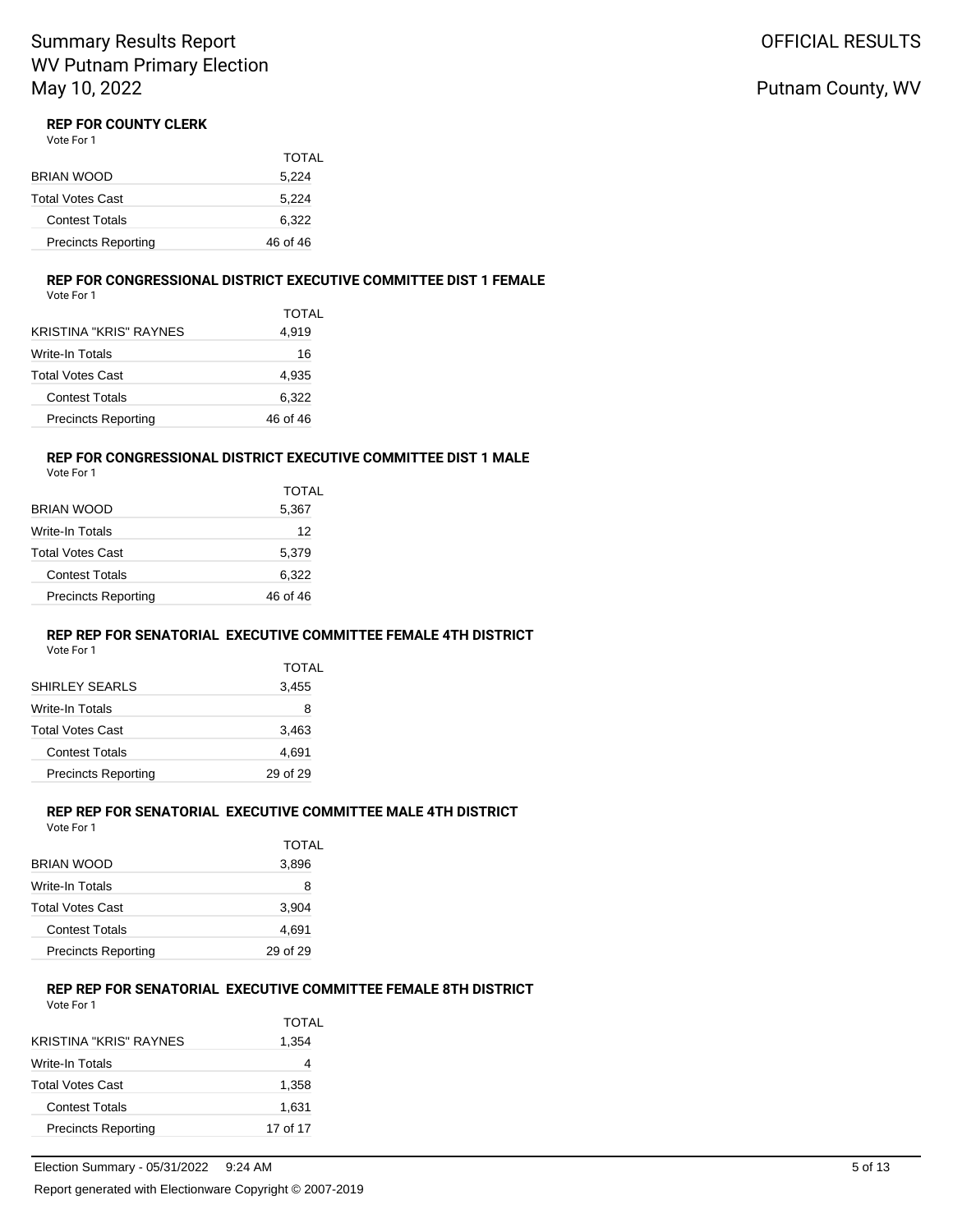#### **REP REP FOR SENATORIAL EXECUTIVE COMMITTEE MALE 8TH DISTRICT** Vote For 1

| NO CANDIDATE(S) FILED      | TOTAL<br>0 |
|----------------------------|------------|
| Write-In Totals            | 40         |
| <b>Total Votes Cast</b>    | 40         |
| Contest Totals             | 1,631      |
| <b>Precincts Reporting</b> | 17 of 17   |

#### **REP FOR DELEGATE DISTRICT EXECUTIVE COMMITTEE DIST 18 FEMALE 18TH DISTRICT** Vote For 1

| NO CANDIDATE(S) FILED      | <b>TOTAL</b> |
|----------------------------|--------------|
| Write-In Totals            |              |
| Total Votes Cast           | 1            |
| <b>Contest Totals</b>      | 123          |
| <b>Precincts Reporting</b> | 1 of 1       |

### **REP FOR DELEGATE DISTRICT EXECUTIVE COMMITTEE DIST 18 MALE 18TH DISTRICT**

| Vote For |  |
|----------|--|
|          |  |

|                            | TOTAL  |
|----------------------------|--------|
| NO CANDIDATE(S) FILED      |        |
| Write-In Totals            | 1      |
| Total Votes Cast           | 1      |
| <b>Contest Totals</b>      | 123    |
| <b>Precincts Reporting</b> | 1 of 1 |
|                            |        |

### **REP FOR COUNTY EXECUTIVE COMMITTEE - FEMALE COMMITTEE DISTRICT I**

|                            | <b>TOTAL</b> |
|----------------------------|--------------|
| <b>CINDY FARLEY</b>        | 731          |
| KRISTINA "KRIS" RAYNES     | 1,401        |
| SHIRLEY SEARLS             | 914          |
| Write-In Totals            | 5            |
| Total Votes Cast           | 3,051        |
| <b>Contest Totals</b>      | 5,006        |
| <b>Precincts Reporting</b> | 17 of 17     |

### **REP FOR COUNTY EXECUTIVE COMMITTEE - MALE COMMITTEE DISTRICT I**

Vote For 2

|                      | <b>TOTAL</b> |
|----------------------|--------------|
| RONALD STONE         | 1,352        |
| <b>JESSE LOVEJOY</b> | 1.331        |

| Write-In Totals            | 3        |
|----------------------------|----------|
| Total Votes Cast           | 2.686    |
| <b>Contest Totals</b>      | 5.006    |
| <b>Precincts Reporting</b> | 17 of 17 |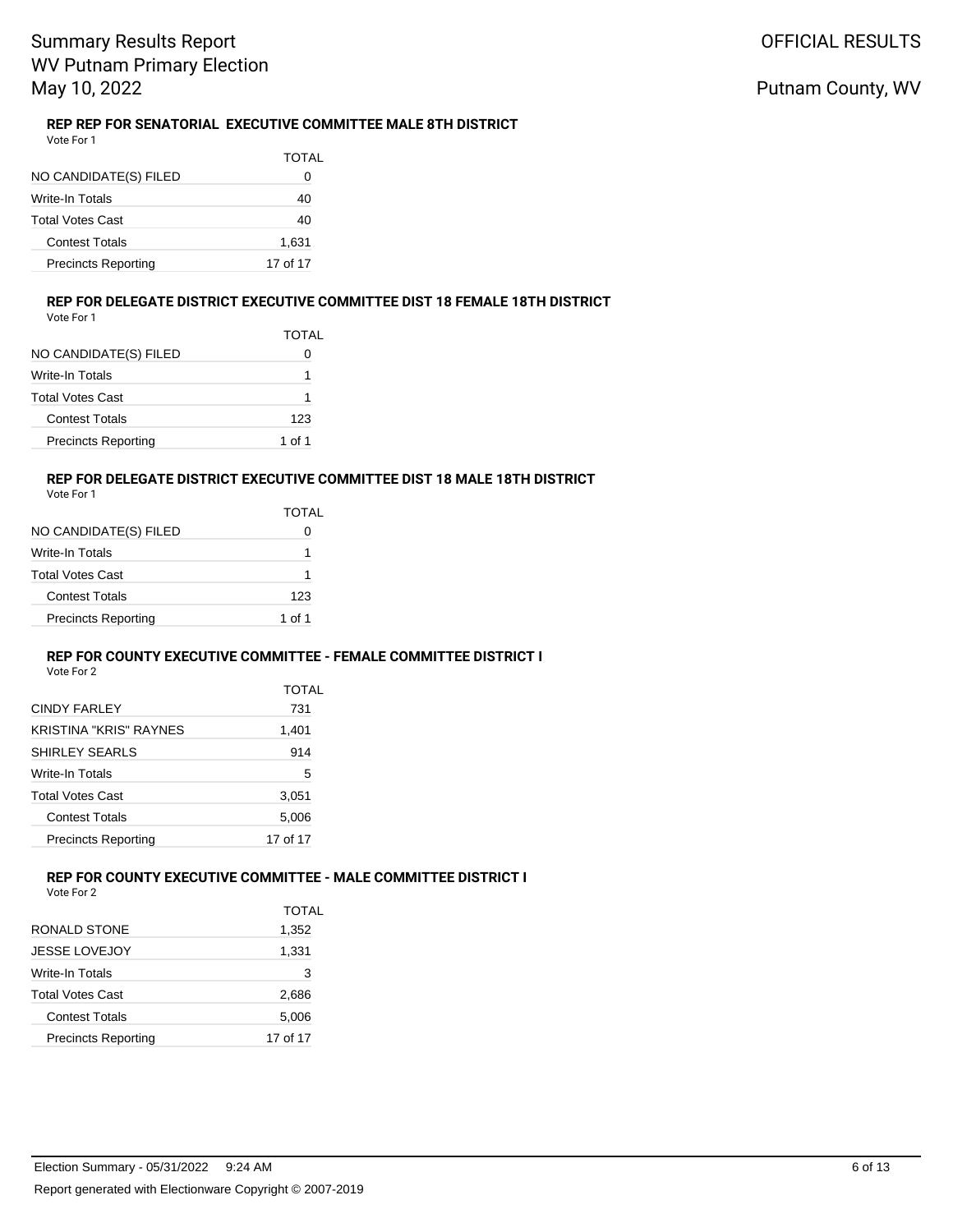#### **REP FOR COUNTY EXECUTIVE COMMITTEE - FEMALE COMMITTEE DISTRICT II** Vote For 2

| NO CANDIDATE(S) FILED      | TOTAL<br>0 |
|----------------------------|------------|
| Write-In Totals            | 30         |
| <b>Total Votes Cast</b>    | 30         |
| Contest Totals             | 3,902      |
| <b>Precincts Reporting</b> | 15 of 15   |

#### **REP FOR COUNTY EXECUTIVE COMMITTEE - MALE COMMITTEE DISTRICT II** Vote For 2

|                            | TOTAL    |
|----------------------------|----------|
| MARK HIGGINBOTHAM          | 1,203    |
| DAVE "DAVE ALLEN" GILPIN   | 851      |
| Write-In Totals            | 10       |
| Total Votes Cast           | 2,064    |
| <b>Contest Totals</b>      | 3,902    |
| <b>Precincts Reporting</b> | 15 of 15 |

# **REP FOR COUNTY EXECUTIVE COMMITTEE - FEMALE COMMITTEE DISTRICT III**

| Vote For 2 |  |  |
|------------|--|--|
|------------|--|--|

|                            | TOTAL    |
|----------------------------|----------|
| I INDA HARTI ING           | 689      |
| JESSICA HODGE              | 831      |
| <b>B. JILL TURNER</b>      | 738      |
| Write-In Totals            | 5        |
| <b>Total Votes Cast</b>    | 2,263    |
| <b>Contest Totals</b>      | 3,736    |
| <b>Precincts Reporting</b> | 14 of 14 |
|                            |          |

### **REP FOR COUNTY EXECUTIVE COMMITTEE - MALE COMMITTEE DISTRICT III**

| Vote For 2 |  |
|------------|--|
|------------|--|

|                            | TOTAL    |
|----------------------------|----------|
| TONY HODGE                 | 813      |
| PAUL HARTLING              | 597      |
| CALEB A. TURNER            | 844      |
| Write-In Totals            | 6        |
| <b>Total Votes Cast</b>    | 2,260    |
| <b>Contest Totals</b>      | 3,736    |
| <b>Precincts Reporting</b> | 14 of 14 |

### **DEM FOR U.S. HOUSE OF REPRESENTATIVES 1ST DIST**

Vote For 1

|                            | TOTAI    |
|----------------------------|----------|
| MR. LACY WATSON            | 1,560    |
| <b>Total Votes Cast</b>    | 1,560    |
| <b>Contest Totals</b>      | 2,279    |
| <b>Precincts Reporting</b> | 46 of 46 |
|                            |          |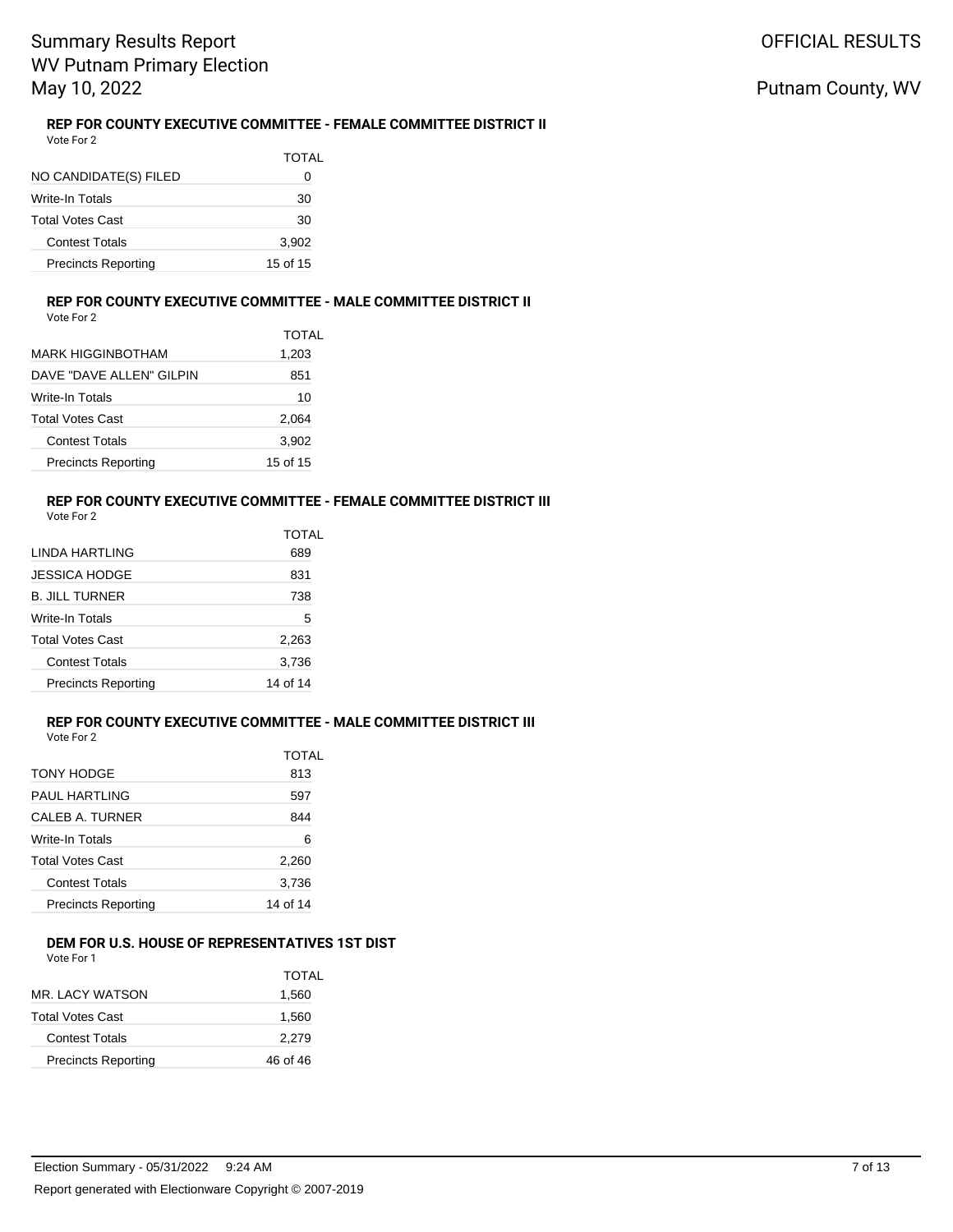OFFICIAL RESULTS

# Putnam County, WV

### **DEM FOR STATE SENATOR 4TH DISTRICT**

| Vote For 1 |  |
|------------|--|
|            |  |

|                            | <b>TOTAL</b> |
|----------------------------|--------------|
| NO CANDIDATE(S) FILED      | 0            |
| <b>Total Votes Cast</b>    | Ω            |
| <b>Contest Totals</b>      | 1,574        |
| <b>Precincts Reporting</b> | 29 of 29     |

#### **DEM FOR STATE SENATOR 8TH DISTRICT**

| Vote For 1 |  |
|------------|--|
|            |  |

| TOTAL    |
|----------|
| 509      |
| 509      |
| 705      |
| 17 of 17 |
|          |

#### **DEM FOR MEMBER OF HOUSE OF DELEGATES 18TH DISTRICT** Vote For 1

|                            | <b>TOTAL</b> |
|----------------------------|--------------|
| NO CANDIDATE(S) FILED      | $\lceil$     |
| Total Votes Cast           | $\mathbf{I}$ |
| <b>Contest Totals</b>      | 32           |
| <b>Precincts Reporting</b> | 1 of 1       |

### **DEM FOR MEMBER OF HOUSE OF DELEGATES 19TH DISTRICT**

Vote For 1

|                            | TOTAL    |
|----------------------------|----------|
| SETH KING                  | 377      |
| JOSH MARTIN                | 368      |
| Total Votes Cast           | 745      |
| <b>Contest Totals</b>      | 803      |
| <b>Precincts Reporting</b> | 19 of 19 |

#### **DEM FOR MEMBER OF HOUSE OF DELEGATES 20TH DISTRICT** Vote For 1

|                            | TOTAL    |
|----------------------------|----------|
| NO CANDIDATE(S) FILED      | 0        |
| Total Votes Cast           | O        |
| <b>Contest Totals</b>      | 752      |
| <b>Precincts Reporting</b> | 12 of 12 |
|                            |          |

# **DEM FOR MEMBER OF HOUSE OF DELEGATES 21ST DISTRICT**<br>Vote For 1

| Vote For 1 |  |
|------------|--|
|------------|--|

|                            | TOTAL    |
|----------------------------|----------|
| THERESA "TESS" JACKSON     | 578      |
| Total Votes Cast           | 578      |
| <b>Contest Totals</b>      | 692      |
| <b>Precincts Reporting</b> | 14 of 14 |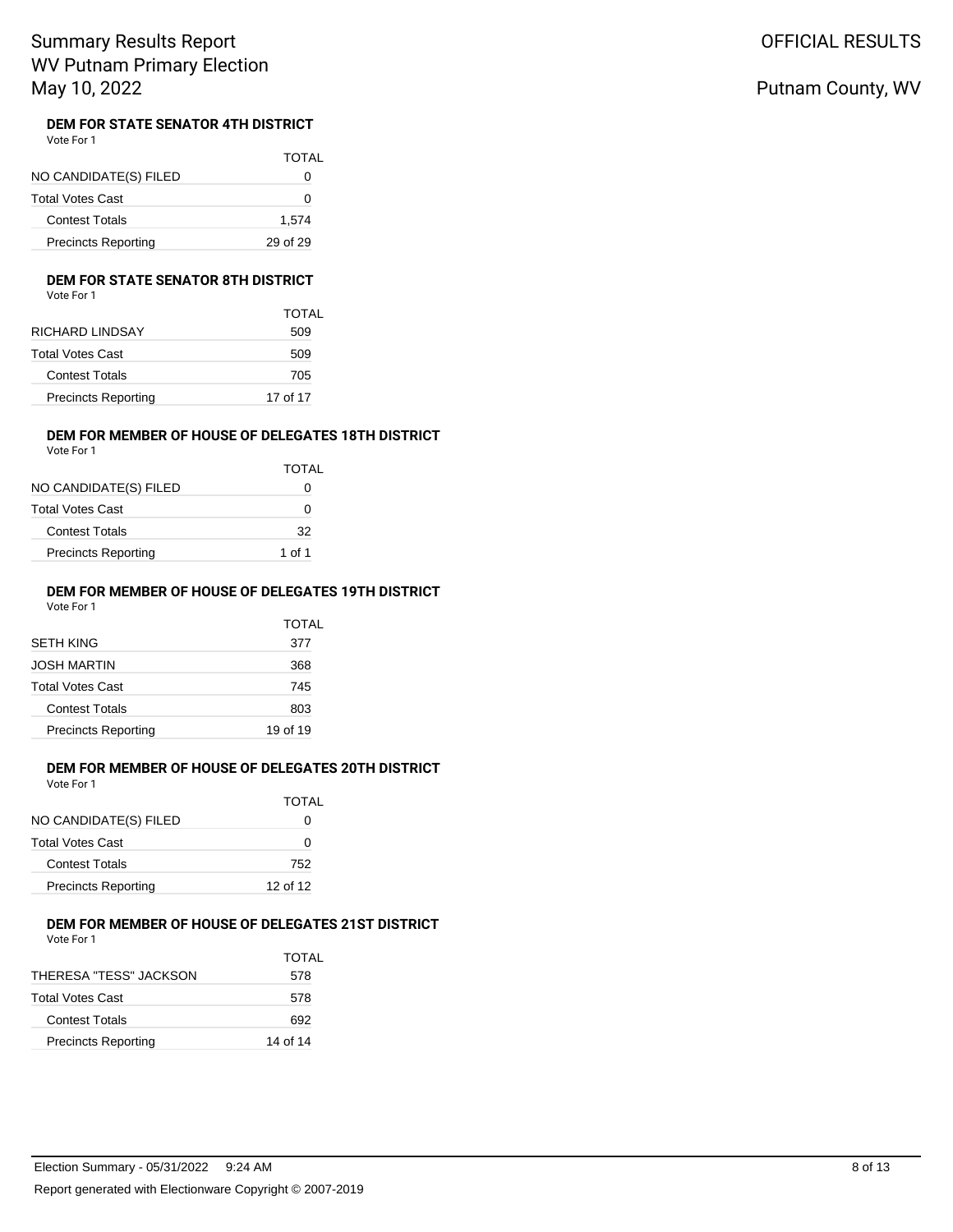#### **DEM FOR STATE EXECUTIVE COMMITTEE FEMALE 4TH DISTRICT** Vote For 2

| LINDA "SUZANNE" HORNSBY    | TOTAL<br>90 |
|----------------------------|-------------|
| <b>BONNIE J FRUTH</b>      | 318         |
| <b>SHARON PICKENS</b>      | 126         |
| THERESA "TESS" JACKSON     | 1,054       |
| KAREN CORIA                | 962         |
| Write-In Totals            | 4           |
| Total Votes Cast           | 2,554       |
| <b>Contest Totals</b>      | 3.148       |
| <b>Precincts Reporting</b> | 29 of 29    |

#### **DEM FOR STATE EXECUTIVE COMMITTEE MALE 4TH DISTRICT** Vote For 2

| BILLY WAYNE BAILEY         | TOTAL<br>697 |
|----------------------------|--------------|
| JASON "BIGLIFT" BARR       | 130          |
| <b>BEN BARKEY</b>          | 1,091        |
| FLOYD R. SAYRE             | 262          |
| <b>Write-In Totals</b>     | 4            |
| <b>Total Votes Cast</b>    | 2,184        |
| <b>Contest Totals</b>      | 3,148        |
| <b>Precincts Reporting</b> | 29 of 29     |

### **DEM FOR STATE EXECUTIVE COMMITTEE FEMALE 8TH DISTRICT**

|                            | TOTAI    |
|----------------------------|----------|
| AMANDA ESTEP-BURTON        | 309      |
| AMANDA M. SHEI TON         | 146      |
| VIRGINIA "GINNY" MOI FS    | 450      |
| Write-In Totals            | 1        |
| <b>Total Votes Cast</b>    | 906      |
| Contest Totals             | 1,410    |
| <b>Precincts Reporting</b> | 17 of 17 |

#### **DEM FOR STATE EXECUTIVE COMMITTEE MALE 8TH DISTRICT** Vote For 2

| MIKE PUSHKIN               | TOTAL<br>406 |
|----------------------------|--------------|
| G. RUSSELL ROLLYSON. JR.   | 333          |
| KEITH LAHTI                | 117          |
| Write-In Totals            | 0            |
| <b>Total Votes Cast</b>    | 856          |
| <b>Contest Totals</b>      | 1,410        |
| <b>Precincts Reporting</b> | 17 of 17     |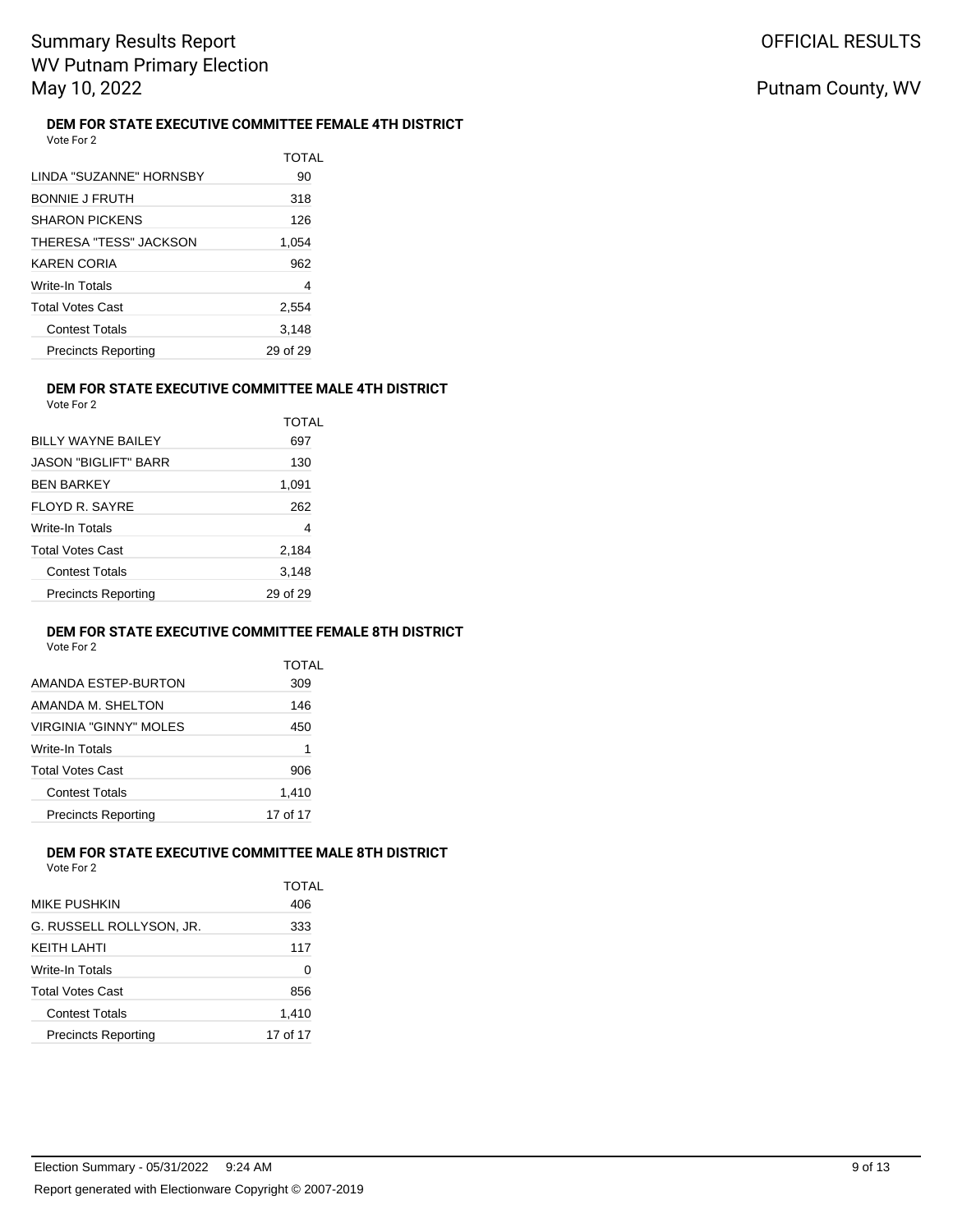#### **DEM FOR CIRCUIT CLERK** Vote For 1

|                            | TOTAL    |
|----------------------------|----------|
| NO CANDIDATE(S) FILED      | 0        |
| <b>Total Votes Cast</b>    | O        |
| <b>Contest Totals</b>      | 2,279    |
| <b>Precincts Reporting</b> | 46 of 46 |

#### **DEM FOR COUNTY COMMISSIONER**

|                            | <b>TOTAL</b> |
|----------------------------|--------------|
| JAMES (JIM) WITHROW        | 1,774        |
| Total Votes Cast           | 1,774        |
| <b>Contest Totals</b>      | 2,279        |
| <b>Precincts Reporting</b> | 46 of 46     |
|                            |              |

#### **DEM FOR COUNTY CLERK** Vote For 1

|                            | TOTAL    |
|----------------------------|----------|
| NO CANDIDATE(S) FILED      |          |
| Total Votes Cast           | O        |
| <b>Contest Totals</b>      | 2,279    |
| <b>Precincts Reporting</b> | 46 of 46 |
|                            |          |

### **DEM FOR CONGRESSIONAL DISTRICT EXECUTIVE COMMITTEE DIST 1 FEMALE**

Vote For 1

|                            | TOTAL    |
|----------------------------|----------|
| KAREN CORIA                | 1,741    |
| Write-In Totals            | O        |
| Total Votes Cast           | 1.741    |
| Contest Totals             | 2,279    |
| <b>Precincts Reporting</b> | 46 of 46 |
|                            |          |

### **DEM FOR CONGRESSIONAL DISTRICT EXECUTIVE COMMITTEE DIST 1 MALE**

Vote For 1

|                            | TOTAL    |
|----------------------------|----------|
| NO CANDIDATE(S) FILED      | 0        |
| <b>Write-In Totals</b>     | 15       |
| <b>Total Votes Cast</b>    | 15       |
| <b>Contest Totals</b>      | 2,279    |
| <b>Precincts Reporting</b> | 46 of 46 |

### **DEM DEM FOR SENATORIAL EXECUTIVE COMMITTEE FEMALE 4TH DISTRICT**

Vote For 1

|                            | TOTAL    |
|----------------------------|----------|
| KAREN CORIA                | 1,199    |
| Write-In Totals            | Ω        |
| <b>Total Votes Cast</b>    | 1,199    |
| Contest Totals             | 1,574    |
| <b>Precincts Reporting</b> | 29 of 29 |

# OFFICIAL RESULTS

# Putnam County, WV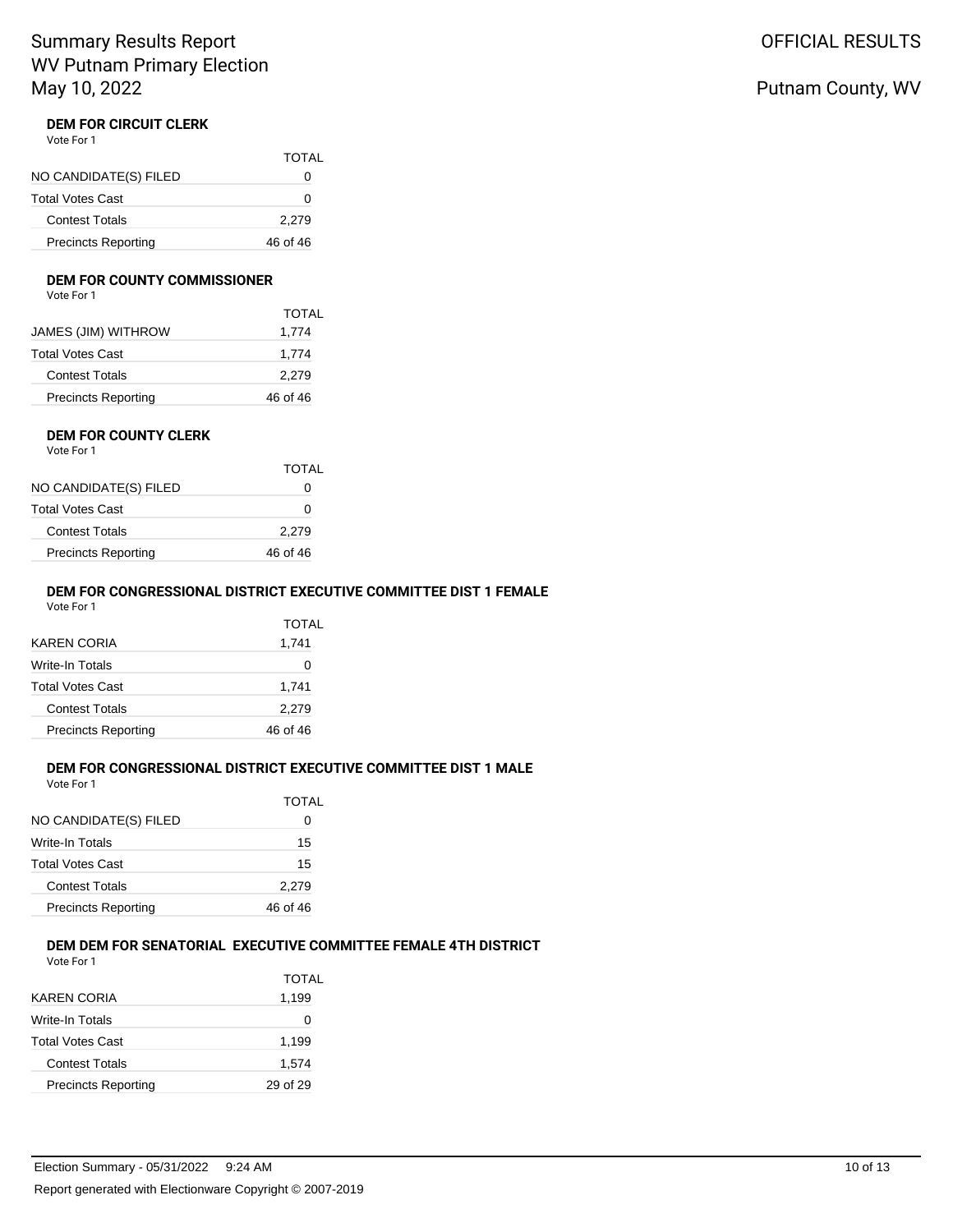#### **DEM DEM FOR SENATORIAL EXECUTIVE COMMITTEE MALE 4TH DISTRICT** Vote For 1

| NO CANDIDATE(S) FILED      | TOTAL<br>0 |
|----------------------------|------------|
| Write-In Totals            | 5          |
| <b>Total Votes Cast</b>    | 5          |
| <b>Contest Totals</b>      | 1,574      |
| <b>Precincts Reporting</b> | 29 of 29   |

#### **DEM DEM FOR SENATORIAL EXECUTIVE COMMITTEE FEMALE 8TH DISTRICT** Vote For 1

TOTAL

|                       | TOT. |
|-----------------------|------|
| NO CANDIDATE(S) FILED |      |
| Write In Totale       |      |

| Write-In Totals            |          |
|----------------------------|----------|
| Total Votes Cast           |          |
| <b>Contest Totals</b>      | 705      |
| <b>Precincts Reporting</b> | 17 of 17 |

### **DEM DEM FOR SENATORIAL EXECUTIVE COMMITTEE MALE 8TH DISTRICT**

| Vote For 1 |  |
|------------|--|
|            |  |

| NO CANDIDATE(S) FILED      | TOTAL<br>0 |
|----------------------------|------------|
| Write-In Totals            | 2          |
| Total Votes Cast           | 2          |
| <b>Contest Totals</b>      | 705        |
| <b>Precincts Reporting</b> | 17 of 17   |

### **DEM FOR DELEGATE DISTRICT EXECUTIVE COMMITTEE DIST 18 FEMALE 18TH DISTRICT**

|                            | TOTAL  |
|----------------------------|--------|
| NO CANDIDATE(S) FILED      | O      |
| Write-In Totals            | 0      |
| Total Votes Cast           | 0      |
| <b>Contest Totals</b>      | 32     |
| <b>Precincts Reporting</b> | 1 of 1 |

#### **DEM FOR DELEGATE DISTRICT EXECUTIVE COMMITTEE DIST 18 MALE 18TH DISTRICT** Vote For 1

| .                          | <b>TOTAL</b> |
|----------------------------|--------------|
| NO CANDIDATE(S) FILED      |              |
| Write-In Totals            | O            |
| <b>Total Votes Cast</b>    | 0            |
| <b>Contest Totals</b>      | 32           |
| <b>Precincts Reporting</b> | 1 of 1       |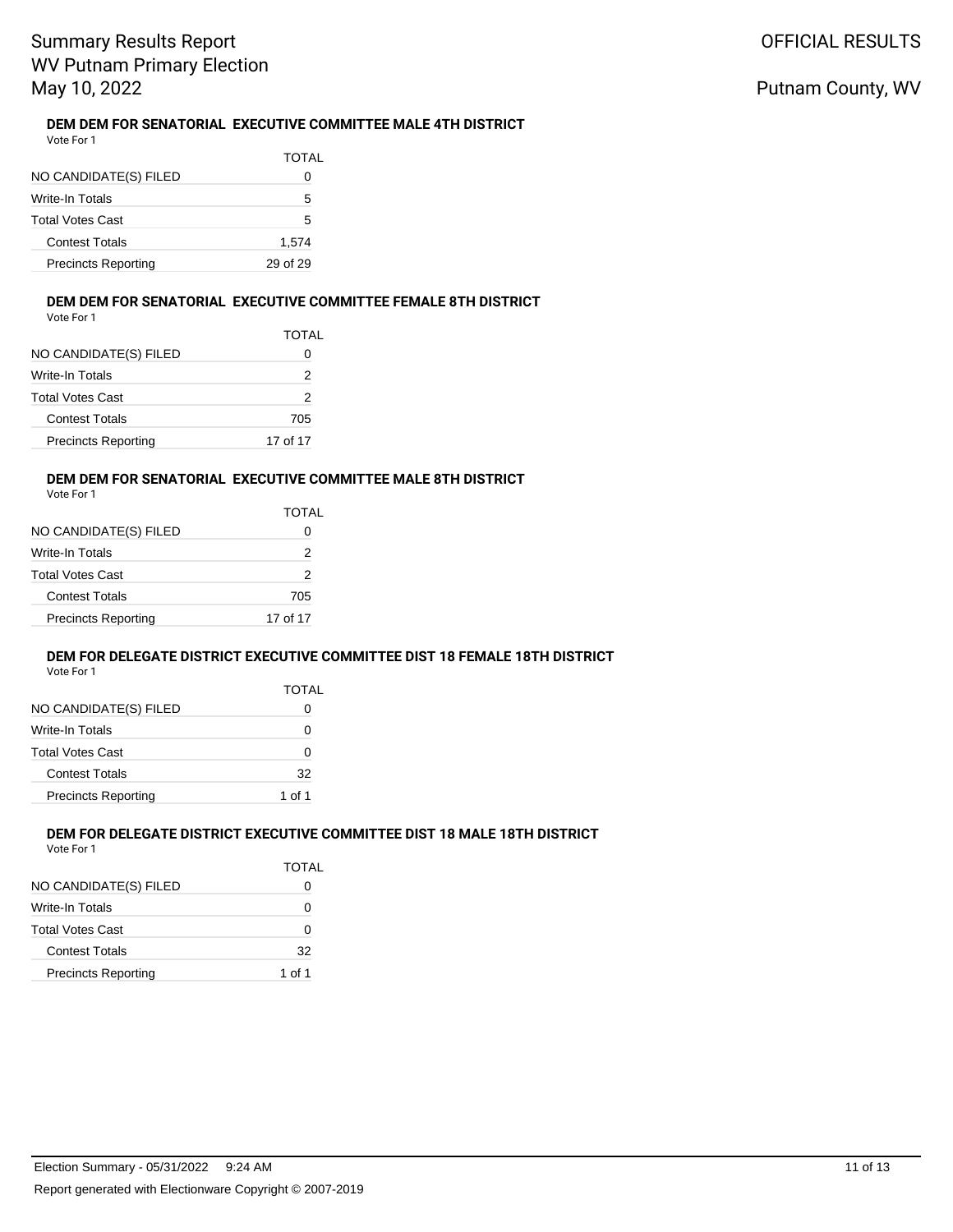#### **DEM FOR COUNTY EXECUTIVE COMMITTEE - FEMALE COMMITTEE DISTRICT I** Vote For 2

|                            | TOTAL    |
|----------------------------|----------|
| KAREN CORIA                | 377      |
| <b>SHARON L. BOWLES</b>    | 582      |
| <b>Write-In Totals</b>     | 0        |
| <b>Total Votes Cast</b>    | 959      |
| <b>Contest Totals</b>      | 1,664    |
| <b>Precincts Reporting</b> | 17 of 17 |

#### **DEM FOR COUNTY EXECUTIVE COMMITTEE - MALE COMMITTEE DISTRICT I**

Vote For 2

| TOTAL                                  |       |
|----------------------------------------|-------|
| BFN BARKFY                             | 589   |
| Write-In Totals                        | 1     |
| Total Votes Cast                       | 590   |
| <b>Contest Totals</b>                  | 1,664 |
| <b>Precincts Reporting</b><br>17 of 17 |       |

### **DEM FOR COUNTY EXECUTIVE COMMITTEE - FEMALE COMMITTEE DISTRICT II**

Vote For 2

|                            | TOTAL    |
|----------------------------|----------|
| MARCIA DURAN               | 349      |
| ROSALEE JUBA-PLUMLEY       | 524      |
| Write-In Totals            |          |
| Total Votes Cast           | 874      |
| <b>Contest Totals</b>      | 1,510    |
| <b>Precincts Reporting</b> | 15 of 15 |

### **DEM FOR COUNTY EXECUTIVE COMMITTEE - MALE COMMITTEE DISTRICT II**

Vote For 2

|                            | TOTAL    |
|----------------------------|----------|
| MAXIE BAILEY               | 549      |
| Write-In Totals            | 2        |
| Total Votes Cast           | 551      |
| <b>Contest Totals</b>      | 1,510    |
| <b>Precincts Reporting</b> | 15 of 15 |

#### **DEM FOR COUNTY EXECUTIVE COMMITTEE - FEMALE COMMITTEE DISTRICT III** Vote For 2

|                            | TOTAL    |
|----------------------------|----------|
| NO CANDIDATE(S) FILED      |          |
| Write-In Totals            | 2        |
| Total Votes Cast           | 2        |
| <b>Contest Totals</b>      | 1,384    |
| <b>Precincts Reporting</b> | 14 of 14 |
|                            |          |